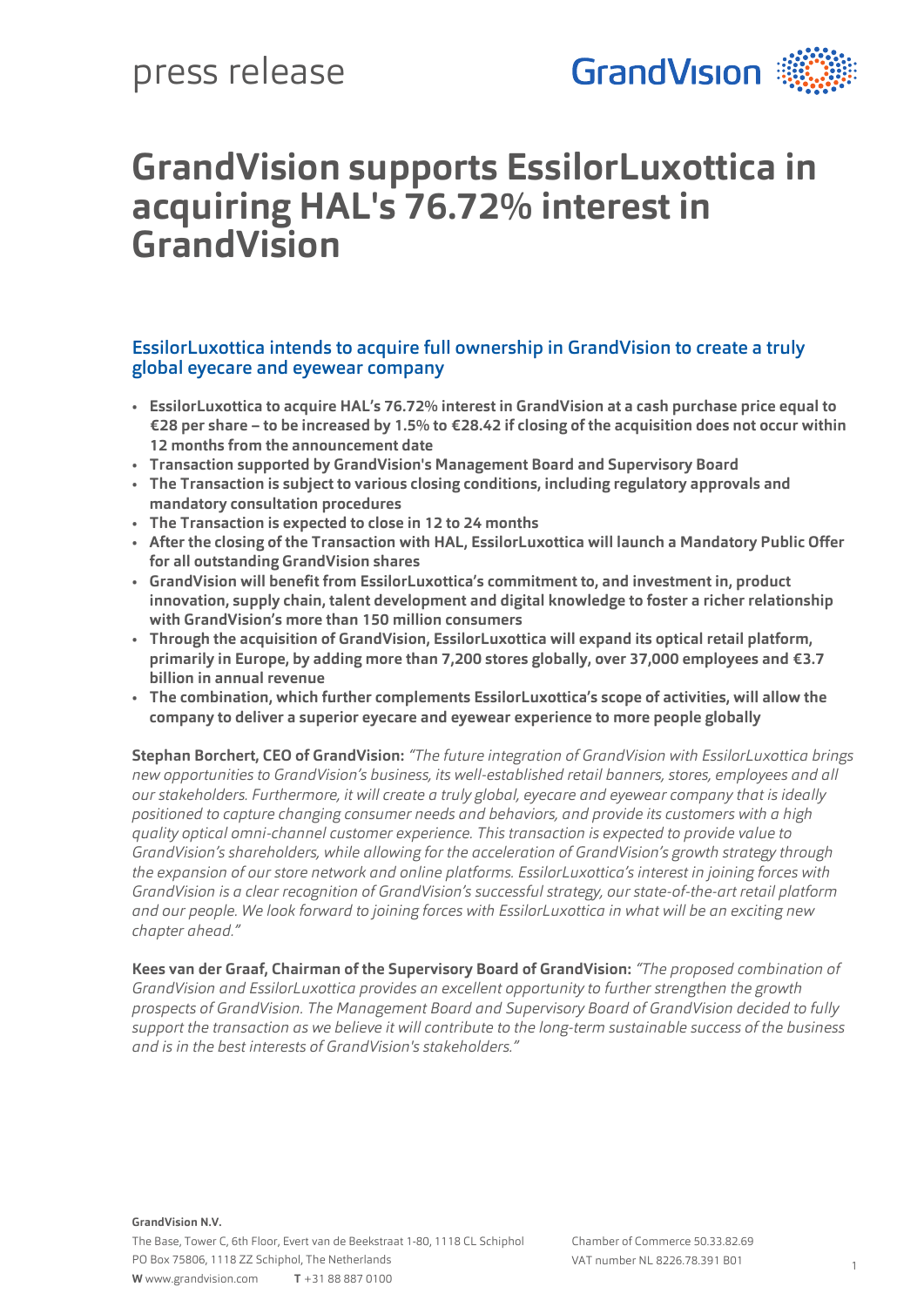

**Leonardo Del Vecchio, Executive Chairman of EssilorLuxottica commented:***"Following the creation of EssilorLuxottica, which I strongly pursued, the acquisition of GrandVision represents the realization of a vision that has guided my actions and the growth of Luxottica over all these years. With GrandVision we will be able to develop our retail network, finally extended throughout the geographies, and fully enable our multichannel and digital platforms. We will raise the quality of in-store experience for products, brands and services for the benefit of all consumers and our wholesale customers."*

**Hubert Sagnières, Executive Vice Chairman of EssilorLuxottica stated:***"This acquisition is another step towards our ambition to eradicate poor vision in the world before 2050. Following the combination with Luxottica, it's a milestone in our vision of reshaping the optical industry with the aim to provide all consumers of the world a better optical experience with higher quality eyewear. We look forward to welcoming the 37,000 employees of GrandVision to the growing EssilorLuxottica family. Together, we will have an even stronger voice to champion better vision everywhere in the world."*

**Schiphol, The Netherlands (July 31, 2019)** – GrandVision N.V. ("GrandVision" or the "Company"), a global leader in optical retail today announces that EssilorLuxottica S.A. ("EssilorLuxottica"), a global leader in the design, manufacture and distribution of ophthalmic lenses, frames and sunglasses, and HAL Optical Investments B.V. ("HAL"), a wholly-owned subsidiary of HAL Holding N.V., have reached an agreement for the sale of HAL's 76.72% ownership interest in GrandVision (the "Block Trade Agreement"). Under the Block Trade Agreement, EssilorLuxottica will buy HAL's shares for a price of €28 per share, to be increased by 1.5% to €28.42 if closing of the Transaction (the "Transaction") does not occur within 12 months from the announcement date. GrandVision supports the Transaction under the terms of a support agreement with EssilorLuxottica (the "Support Agreement").

Closing of the Transaction between EssilorLuxottica and HAL is subject to various conditions, including obtaining anti-trust clearance. The Transaction is expected to close in 12 to 24 months. After the Transaction has been successfully concluded, EssilorLuxottica will launch a mandatory cash public offer (the "Mandatory Public Offer") for all outstanding shares in the Company, in accordance with the applicable Dutch public offer rules.

GrandVision's Management Board and Supervisory Board are confident that a combination of the two businesses will allow GrandVision to accelerate the execution of its current strategy and will enhance the long-term sustainable business success and value potential of GrandVision to the benefit of the Company and its stakeholders.

For EssilorLuxottica, the combination with GrandVision will serve as a catalyst to unlock the underlying growth potential of the eyecare and eyewear industry. The activities of both companies are highly complementary. GrandVision operates more than 7,200 optical stores and online in over 40 different countries with a strong presence in Europe and Latin America. EssilorLuxottica currently operates over 10,000 stores and several proprietary online platforms with a strong presence in the Americas.

GrandVision will bring over 37,000 employees and €3.7 billion in annual revenue to EssilorLuxottica, growing the company's reach and expanding its dialogue with end consumers. The combination with GrandVision will create an extended multichannel platform to seize future opportunities in retail and in consumer interaction on eyecare and eyewear products and services.

Further complementing EssilorLuxottica's scope of activities, while maintaining its open business model, the Transaction will also bring under the same roof GrandVision's 125 years of experience and success in putting the customer at the center of its business. Additionally, it will give EssilorLuxottica an opportunity to strengthen its direct-to-consumer business, benefitting from GrandVision's technologies, competencies and human capital that have made it a success.

Expanding its retail operations, while maintaining strong wholesale distribution, EssilorLuxottica will increase its capacity to drive consumer engagement more effectively, to raise the standard of in-store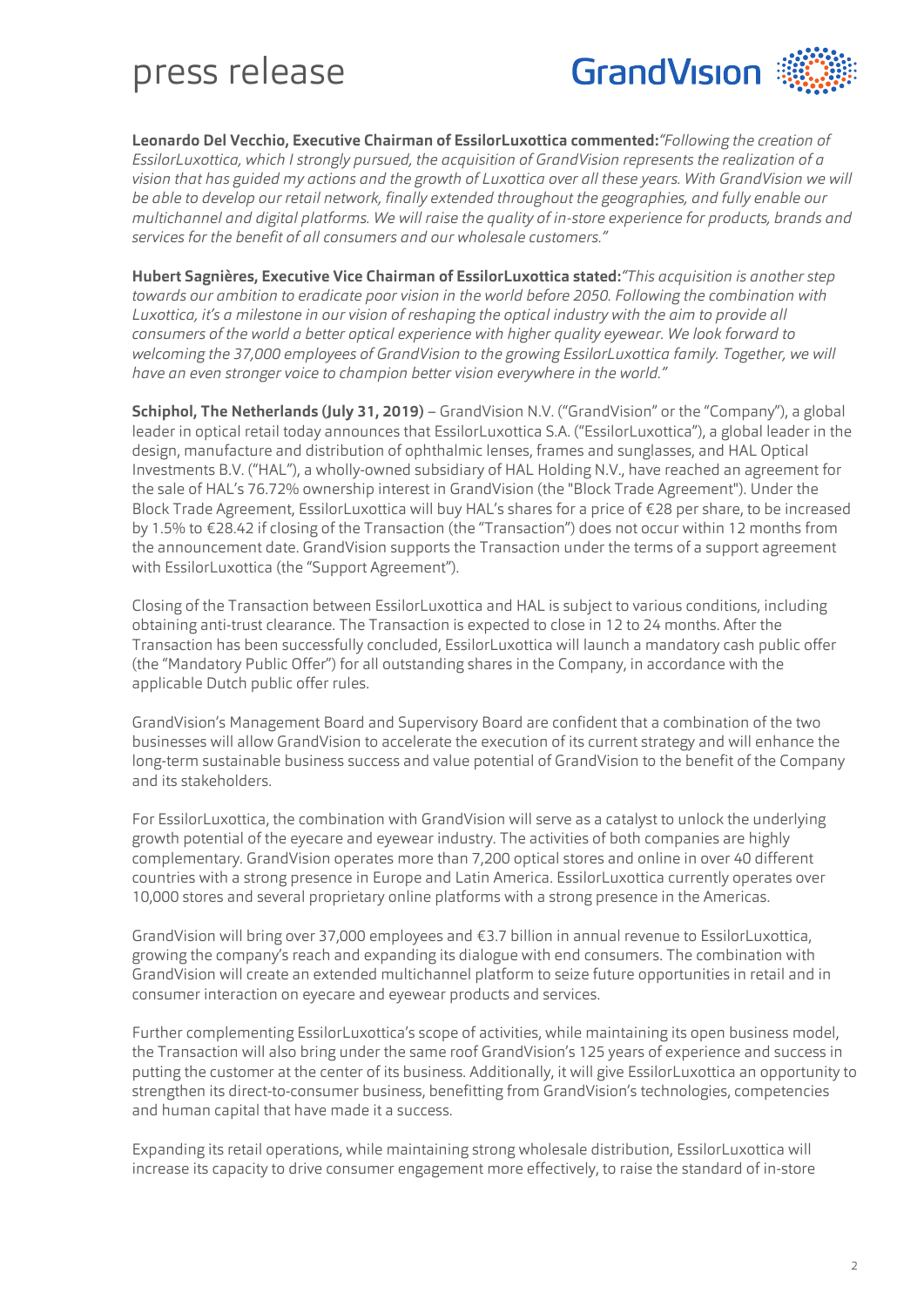

experience, resulting in more regular eye exams, up to date prescriptions and an increased availability of multiple tailored vision care products to meet all of their vision and style needs.

At the same time, GrandVision will benefit from EssilorLuxottica's outstanding product innovation, manufacturing and commercialization, integrated IT system, brand portfolio, state-of-the-art supply chain, talent development and digital tools and expertise to foster a closer and increasingly omnichannel relationship with GrandVision's more than 150 million consumers around the world.

GrandVision and EssilorLuxottica share common values and are both committed to delivering superior eyecare and eyewear to more people globally. The companies share a deep and century-long interest in doing business in a way that benefits all stakeholders, including customers, employees, shareholders, business partners, suppliers, and the communities in which they are present.

#### **Transaction structure**

The Block Trade Agreement provides for the purchase by EssilorLuxottica of the entire participation of HAL in GrandVision equal to 76.72% at a price per share of €28 payable in cash, to be increased by 1.5% to €28.42 if closing of the Transaction does not occur within 12 months from the announcement date, representing a total consideration of approximately €5.5 billion.

The purchase price of €28.00 per share as agreed between EssilorLuxottica and HAL represents the following premium to the undisturbed share price:

- a premium of 33.1% to GrandVision's closing price on July 16, 2019 of €21.04;
- a premium of 37.6% to GrandVision's average volume weighted price for the one-month period up to and including July 16, 2019 of €20.35; and
- a premium of 41.7% to GrandVision's average volume weighted price for the three-month period up to and including July 16, 2019 of €19.77.

Prior to the closing of the Transaction, GrandVision is permitted to pay dividends of up to €0.35 per share for 2019 and €0.37 per share for 2020 (or, in each case, 40% of net results if lower) without adjustment to the purchase price under the Block Trade Agreement.

#### **Conditions and termination**

The Transaction is subject to, among other things, approval from various anti-trust authorities and other third parties. EssilorLuxottica has committed to taking certain actions required to obtain merger clearance in each of the relevant jurisdictions, but it will not be required to consent to any remedies which may materially adversely affect the value of the combination of EssilorLuxottica and GrandVision as a whole, materially affect the strategic rationale of the Transaction or otherwise impose an unreasonable burden on either EssilorLuxottica or GrandVision.

In addition to the approvals mentioned above, the Transaction is subject to various other conditions including completion of mandatory consultation procedures with employee representative bodies, performance of the parties' obligations under the Block Trade Agreement, no breach of warranties, performance of the obligations by GrandVision under the Support Agreement, and the appointment conditional upon Closing of four EssilorLuxottica nominees to the Supervisory Board. Furthermore, the Transaction is conditional upon GrandVision's net debt at Closing being less than €993 million.

In case of termination of the Transaction as a result of (i) failure to satisfy the condition to obtain approval from the relevant regulatory authorities by July 30 2021 (the "Long Stop Date") or (ii) a breach of the agreement or a breach of warranties by EssilorLuxottica resulting in any closing conditions not being met, EssilorLuxottica shall pay termination compensation in the amount of €400 million to HAL. HAL and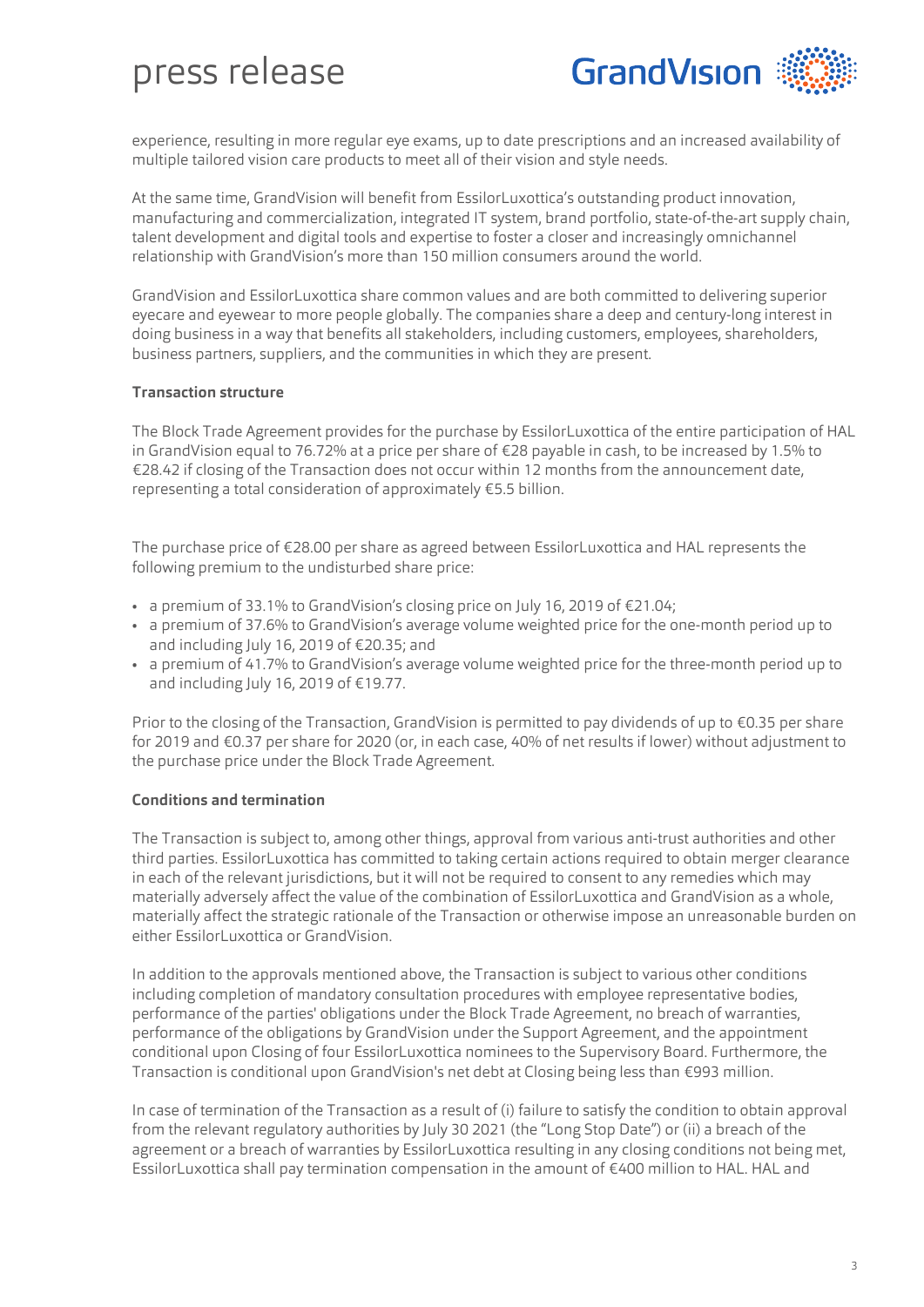

GrandVision have agreed that the after-tax amount of such termination compensation shall be contributed as share premium to GrandVision. In case the agreement is terminated as a result of the net debt of GrandVision being more than €993 million, HAL shall pay to EssilorLuxottica termination compensation in the amount of €100 million. HAL and GrandVision have agreed that, upon demand by HAL, GrandVision will pay such termination compensation to HAL.

The Block Trade Agreement and the Support Agreement may not be terminated as a result of a superior third party offer for the shares in GrandVision.

#### **Support Agreement**

While the Transaction is between HAL and EssilorLuxottica, EssilorLuxottica has requested GrandVision's support for the Transaction and EssilorLuxottica acquiring control.

Together with external advisors, GrandVision reviewed the strategic, social, financial, legal and operational consequences of the proposed Transaction for GrandVision and its various stakeholders, and ING has issued a fairness opinion to the Management Board and Supervisory Board. On the basis of such review, the Management Board and Supervisory Board have concluded that providing support to the Transaction supports the ongoing, sustainable success of the business and is in the interest of GrandVision and its stakeholders. Mr Melchert Groot, HAL's representative on the Supervisory Board of GrandVision, did not partake in any deliberations or decision-making in relation to the Transaction.

In addition to a general commitment to support the Transaction, GrandVision more specifically agreed to cooperate with EssilorLuxottica in connection with (i) the anti-trust clearance process (including by offering certain remedies in order to obtain anti-trust clearance), (ii) the required filings for the Mandatory Public Offer, (iii) the financing of the Transaction (including the refinancing of GrandVision's existing debt) (iv) consultation procedures with employee representative bodies, (v) convening a general meeting in which EssilorLuxottica's nominees for the Supervisory Board can be conditionally appointed, and (vi) accepting certain restrictions in GrandVision's conduct of business until Closing, including with respect to M&A. In addition, GrandVision and EssilorLuxottica have each agreed to abstain from performing any actions that would reasonably be expected to materially prejudice or render more difficult closing of the Transaction. GrandVision believes it has considerable flexibility to continue executing its strategy as communicated during its Capital Markets Day in September 2018.

After closing of the Transaction and the Mandatory Public Offer, EssilorLuxottica intends to terminate GrandVision's listing on Euronext Amsterdam and to acquire 100% of the shares of GrandVision pursuant to statutory buy-out proceedings or to obtain full ownership of GrandVision's business through other second-step transactions. GrandVision acknowledges and agrees that it will be desirable that following the closing of the Transaction, EssilorLuxottica acquires full ownership of GrandVision and its business and has agreed that the Management Board and Supervisory Board will reasonably consider any reasonable proposals for such post-closing second-step transactions.

GrandVision and EssilorLuxottica have agreed that any related party transactions that are not in the ordinary course or at arm's length terms, require the affirmative vote of at least one independent member of the Supervisory Board of GrandVision. Such affirmative vote will be required until EssilorLuxottica holds all shares in GrandVision or has initiated statutory buy-out proceedings. EssilorLuxottica has furthermore agreed not to acquire any GrandVision shares or other securities before the launch of the Mandatory Public Offer.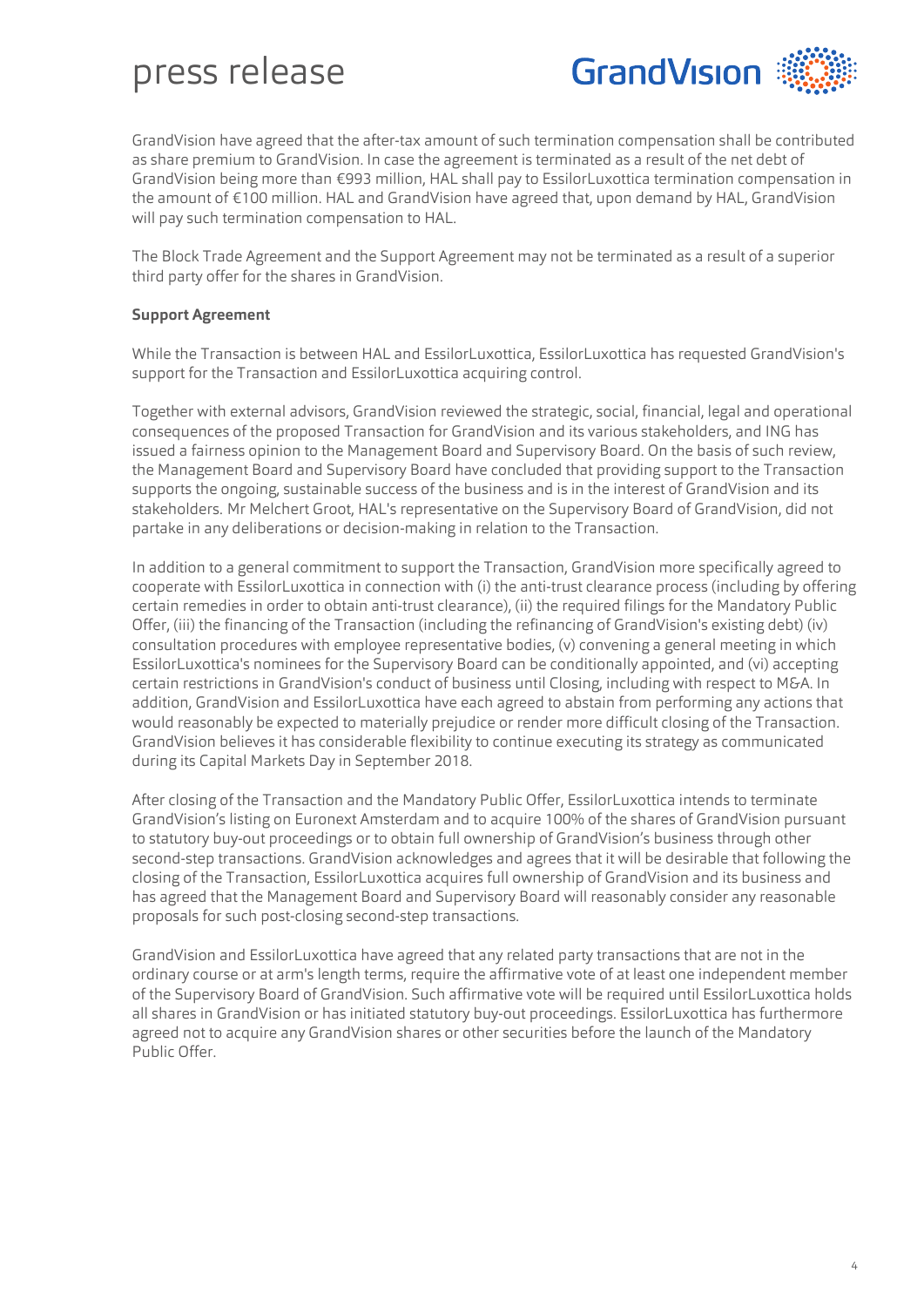

#### **Financing**

EssilorLuxottica has obtained, subject to customary conditions, committed bridge financing for the Transaction from reputable global financial institutions of approximately €8 billion and plans to refinance through debt and equity, or equity-like instruments, in the amount of up to  $\epsilon$ 2 billion.

#### **Corporate Governance**

It is envisaged that upon successful completion of the Transaction and until the earlier of EssilorLuxottica acquiring full ownership or initiating statutory buy-out proceedings, the Supervisory Board of GrandVision will be composed of four members to be identified by EssilorLuxottica and two current members of GrandVision's Supervisory Board, Mr Kees van der Graaf and Ms Rianne Meijerman, qualifying as independent under the Dutch Corporate Governance Code. Mr Kees van der Graaf will continue to serve as Chairman of the Supervisory Board.

EssilorLuxottica has expressed strong respect and appreciation for the current management team and Mr. Stephan Borchert and Mr. Willem Eelman are committed to remain as CEO and CFO of GrandVision postclosing of the Transaction and the subsequent Mandatory Offer.

#### **Strategy**

With this Transaction, GrandVision will become part of a global eyecare and eyewear group with outstanding product innovation, manufacturing and commercialization, technology, brand portfolio, supply chain, talent development and digital expertise to foster a closer relationship with its wholesale and final consumers around the world. This would highly accelerate the strategic objectives GrandVision communicated to investors back in September 2018, seizing future opportunities in retail and consumer interaction with eyecare and eyewear products and services.

The Transaction will fully serve EssilorLuxottica's ambition to unlock the underlying growth potential of the eyecare and eyewear industry. It will provide EssilorLuxottica with additional resources to promote awareness and access in the industry and serve the growing appetite for brands and quality in eyewear.

EssilorLuxottica fully supports the mission and strategy of GrandVision. It is envisaged that GrandVision will maintain its geographical footprint and global retail network as well as its business model as an integrated multibrand optical omnichannel retailer, with a balanced portfolio of brands and products to tap the needs of all its customers.

GrandVision will have the resources it needs to grow and maintain its reputation in the optical retail space and will benefit from the access to EssilorLuxottica's multiproduct and multibrand portfolio as well as to EssilorLuxottica's multichannel ecosystem, including new digital tools, integrated IT system, state-of-the-art supply chain and logistics.

Through a combination with GrandVision, EssilorLuxottica intends to grow revenue and profit through efficiency gains and business expansion, notably in terms of store openings, corner openings in hosted environments and omni-channel activities. Moreover, the enlarged group intends to invest into new store openings and store maintenance and renovation in line with or better than GrandVision current standards and to support Solaris concept, subject to further evaluation.

In the planned combined company, the GrandVision organization will operate EssilorLuxottica's ophthalmic retail activities in Europe, the Middle East and Africa, while the current EssilorLuxottica organization will operate the retail networks in Latin America and North America.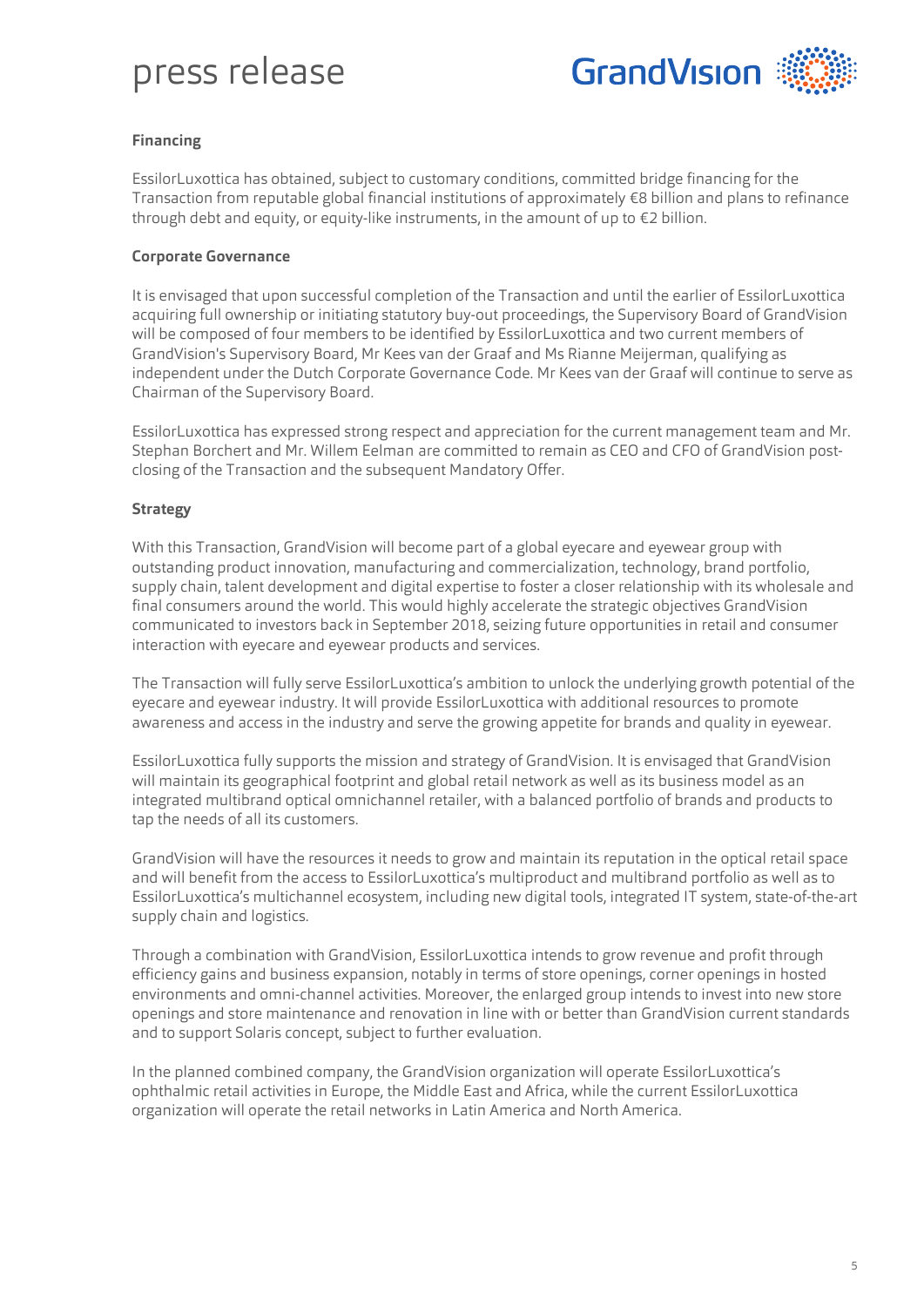

#### **Employees**

EssilorLuxottica values greatly the experience and expertise of GrandVision's employees which are a crucial asset for the future success of the combination. EssilorLuxottica is committed to providing GrandVision's employees new career opportunities as members of the enlarged group.

EssilorLuxottica aims to foster a culture of excellence, where qualified employees are offered training and national and international career perspectives. The nomination, selection and appointment of staff for functions within the group will be based on the "best person for the job" principle and on a nondiscriminatory, fair, business-oriented and transparent set of criteria without any discrimination on the basis of nationality or current employer or otherwise.

The Transaction's rationale is not based on workforce reduction, but on the contrary on the quality and capabilities of the human and physical assets of GrandVision. Accordingly, EssilorLuxottica does not currently envisage redundancies of any significance as a result of the Transaction. If a future integration of activities would entail redundancies, change in work location or other reorganization, all applicable consultation requirements and procedures (with employee representative bodies) will be observed.

EssilorLuxottica has committed to respect the existing rights and benefits of GrandVision employees, including under their individual employment agreements, collective labor agreements, and if any, existing employee consultation structure, existing redundancy and social plans and pension rights.

#### **Timetable and Mandatory Public Offer**

EssilorLuxottica and GrandVision will work together to obtain all necessary merger clearances. It is expected that it will take approximately 12 to 24 months before closing of the Transaction.

At or prior to the Annual General Meeting of Shareholders in 2020, GrandVision will propose the conditional appointment of four Supervisory Board members to be nominated by EssilorLuxottica. The appointment will be effective upon and subject to closing of the Transaction.

After closing of the Transaction and because EssilorLuxottica will obtain an ownership interest in excess of 30%, EssilorLuxottica will have the obligation to make a Mandatory Public Offer for all remaining outstanding shares of GrandVision. The price of the Mandatory Public Offer will be determined in accordance with Dutch law and will be at a minimum the price per share paid to HAL pursuant to the Block Trade Agreement (as it may be adjusted in accordance with the Block Trade Agreement). Settlement of the Mandatory Public Offer is expected to take place approximately 6 months after Closing.

#### **Advisors**

ING is acting as financial advisor and De Brauw Blackstone Westbroek is acting as legal advisor to GrandVision in connection with the Transaction.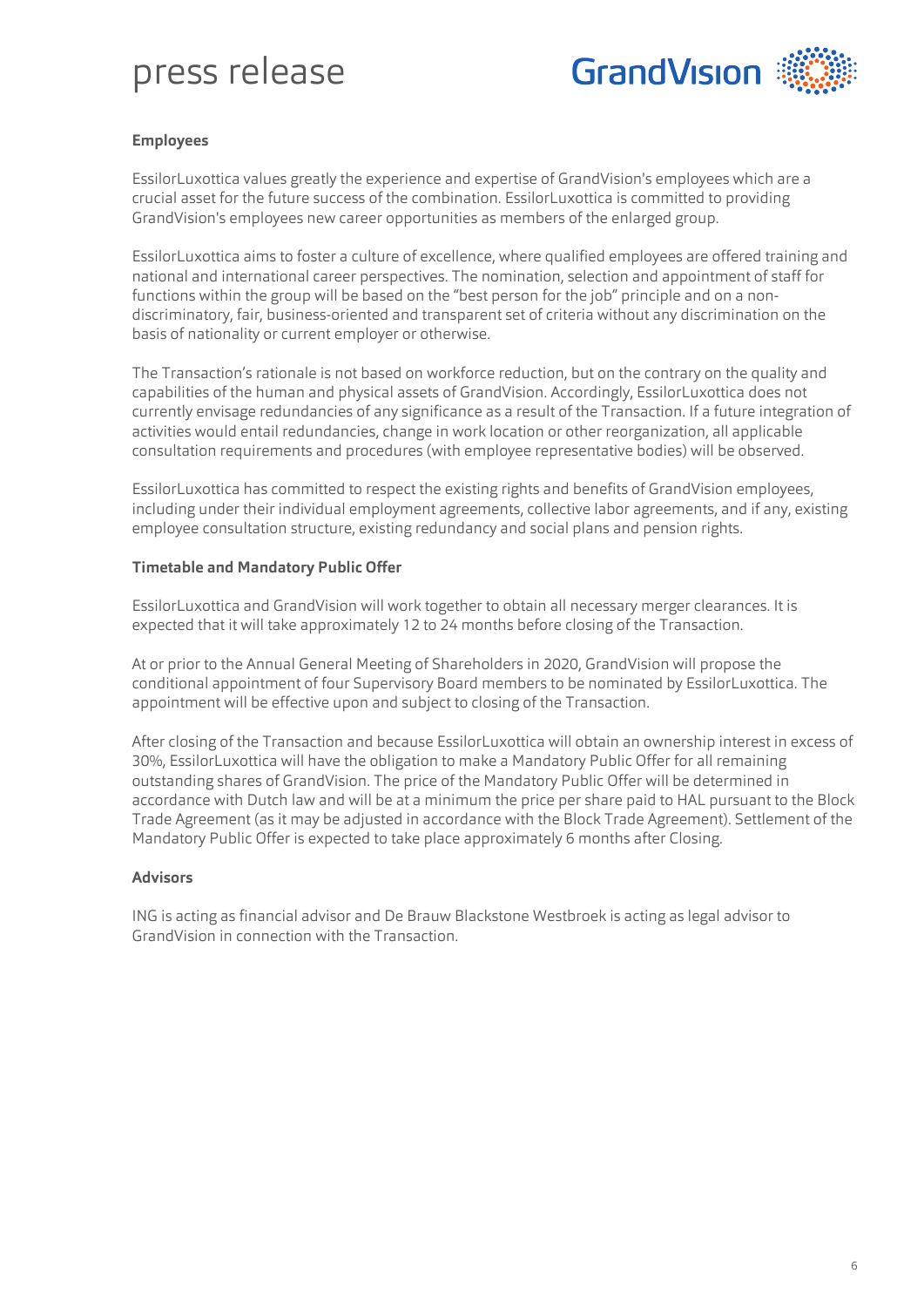

#### **Disclaimer**

*This is a public announcement by GrandVision N.V. pursuant to section 17 paragraph 1 of the European Market Abuse Regulation (596/2014). This public announcement does not constitute an offer, or any solicitation of any offer, to buy or subscribe for any securities.*

*This press release contains forward-looking statements that reflect GrandVision's current views with respect to future events and financial and operational performance. These forward-looking statements are based on GrandVision's beliefs, assumptions and expectations regarding future events and trends that affect GrandVision's future performance, taking into account all information currently available to GrandVision, and are not guarantees of future performance. By their nature, forward-looking statements involve risks and uncertainties because they relate to events and depend on circumstances that may or may not occur in the future, and GrandVision cannot guarantee the accuracy and completeness of forwardlooking statements. A number of important factors, not all of which are known to GrandVision or are within GrandVision's control, could cause actual results or outcomes to differ materially from those expressed in any forward-looking statement as a result of risks and uncertainties facing GrandVision. Any forward- looking statements are made only as of the date of this press release, and GrandVision assumes no obligation to publicly update or revise any forward looking statements, whether as a result of new information or for any other reason.*

#### **About GrandVision**

GrandVision is a global leader in optical retailing and delivers high quality and affordable eye care to more and more customers around the world. The high quality eye care offered by GrandVision includes a wide range of services provided by its vision experts, prescription glasses including frames and lenses, contact lenses and contact lens care products, and sunglasses both plain and with prescription lenses. These products are offered through leading optical retail banners which operate in more than 40 countries across Europe, the Americas, the Middle East and Asia. GrandVision serves its customers in over 7,200 stores and with more than 37,000 employees which are proving every day that in EYE CARE, WE CARE MORE. For more information, please visit www.grandvision.com.